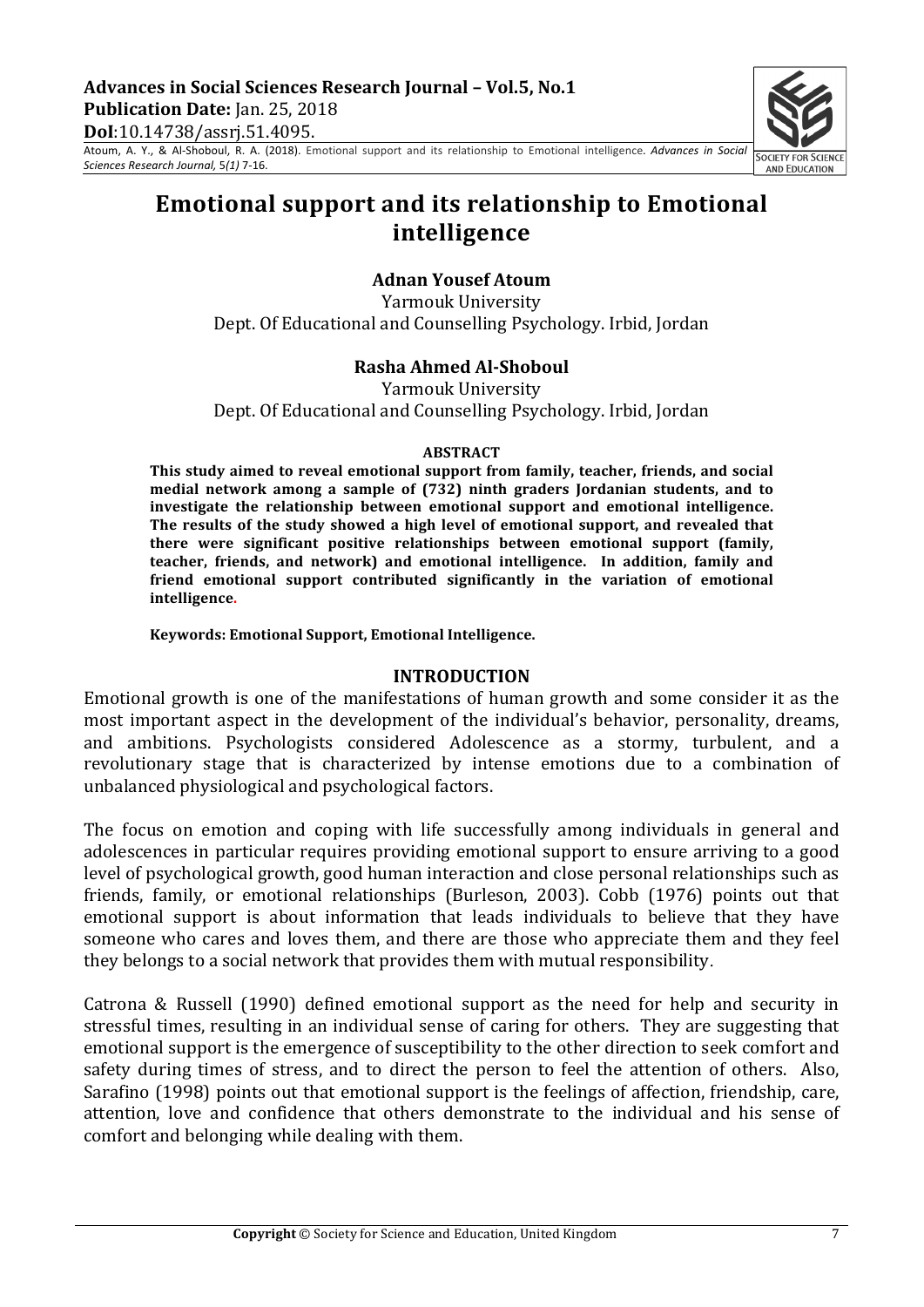The concept of emotional support includes a wide range of behaviors such as empathy, Confront, compassionate participation, caring, encouragement toward others, love that appear in caring and attention, valued feeling, and dependable bonds of friendship (Gregory, et al., 1996; Campbell & Wright, 2002). In addition, emotional support shows care and attention that is presented orally or non-verbally, including listening, empathy, and reassurance. It also provides an opportunity to express emotions that may reduce hardship, improve interpersonal relationships, and provide some of the goals or meanings of life experiences. The emotional characteristics of personal life of the human being include communication, attention, moral guidance and trust, thus providing an opportunity to vent emotions (Cohen, 2004; Cohen & Wills, 1985).

The importance of emotional support emanates from the fact that individuals who receive more emotional support or realize that emotional support is available are happier, healthier, and able to cope with the problems and troubles of life (Catrona & Russell, 1990; Pierce, Sarason & Sarason, 1990). Receiving emotional support helps individuals to cope with problems, anxiety, and disappointments of hope and pain in their lives, but if left unchecked or treated, it will have serious negative effects that can affect the physical, psychological and emotional health of the individual (Burleson, 1990).

Gregory, Sarson, and Sarason (1996) note that potential emotional support providers include family, friends, co-workers, colleagues, and experts such as counselors and clergy. Therefore, there are many sources responsible for providing emotional support, which can vary from culture to culture in terms of the sources or the importance of each source. People also see the ability to provide emotional support to close friends and loved ones by means of communication such as Facebook, Twitter, You-Tube, and WhatsApp (Burleson, 2003).

Golman (1995) notes that emotional intelligence is more important to the individual's success in life than cognitive intelligence, as it plays an important role in success in work, study, and social life. The ability to adapt and cope successfully depends on the integrated recruitment of mental and emotional abilities, and that success in personal relationships depends on the individual's awareness and ability to think about his emotional experiences and information about them.

Golman (1995) defined emotional intelligence as a set of emotional skills that are necessary for success in professional interactions and in different life situations. He also added, it is the ability of the individual to know their feelings, feelings of others and manage their emotions and relations with others effectively. Mayer & Salovy (1997) defined emotional intelligence as the ability to monitor an individual's feelings, and the use of information in guiding a person's thinking and actions. George (2000) stated that emotional intelligence is the ability to perceive emotions through thinking, understanding emotional knowledge, and organizing emotions so that the individual can influence the feelings of others. While Bar-on (2006) defined emotional intelligence as a set of emotional, personal and social abilities that give the individual the ability to adapt to the difficulties and stress.

Golman (1995) has divided emotional intelligence into four dimensions, which are selfawareness, self-control, social awareness, and social skills. While Meyer and Salovy (1997) mentioned that emotional intelligence consists of four dimensions, which are perception of emotions, understanding and analyzing emotions, managing emotions, and emotional thinking.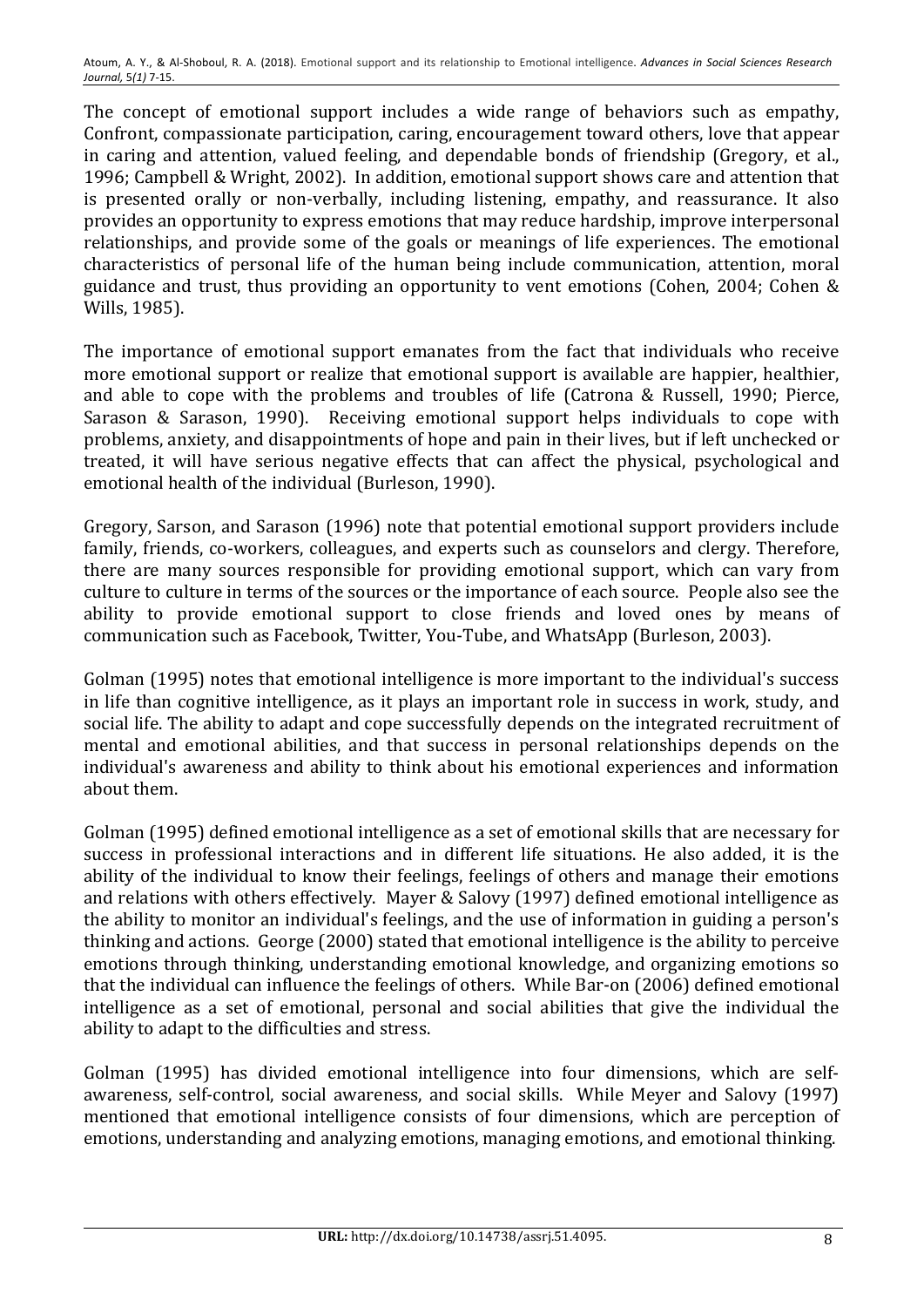### **EMOTIONAL INTELLIGENCE AND EMOTIONAL SUPPORT**

The availability of emotional support for the individual may contribute to happiness, adaptation and harmony of the adolescents and their relations with others. It will makes them able to understand their emotions and feelings and dealing with kindness and affection which is an important part of the characteristics of emotional intelligence.

Gregory, et, al, (1996) indicated that children continue to develop a different and evolving basis and reference for the strategies of comfort, consolation and empathy, so they can be able to provide emotional support in the form of sensitive, knowing, cooperative and conscious emotions to the other persons who need emotional support. Emotional support from parents or other adolescences are the most important factors that develop their emotional support skills. Depending on their specific personality, support from caregivers can affect individual support skills and may be catalysts for many emotional support mechanisms. Clearly learning by observation is an important mechanism; children learn how and when to provide emotional support by observing and imitating others.

Shaw, Krause, Connel & Dayton (2004) conducted a study in the United States designed to assess the relationship between recipients of emotional support from parents early in life and the health of an individual in adolescence. The emotional support of parents in childhood was strongly correlated with increased levels of symptoms of depression and chronic diseases in adulthood. The study also found that children who provide adequate emotional support from parents are less likely to suffer from mental and physical illnesses than children who received less emotional support than their parents did.

Emotional support was linked to so many factors related to emotional intelligence. Caldwell, Silverman, Lefforge & Clayton  $(2004)$  investigate the relationship of emotional family support to self-esteem, emotional well-being and delinquency of Mexican American adolescents. The study found a positive correlation between emotional support provided by mothers and emotional well-being and self-esteem among adolescents.

Frederick, Gwen, Dimitiri & Wayne (2005) conducted a study to reveal the relationship of emotional support in children to bullying. The results showed that emotional support for children at 4 years of age was negatively associated with bullying. Also, Sabihat (2011) conducted a study in Palestine aimed at revealing the relationship between forms of bullying and psychological security and emotional support. The results showed that the forms of bullying were inversely related to the level of emotional support for the student.

Radi (2002) conducted a study aimed at examining the correlation between parental maltreatment and neglect with cognitive, emotional and social intelligence for children. The aim was to identify differences in cognitive, emotional and social intelligence among children according to the level of abuse and neglect of parents. The results have linked abuse and neglect of parents negatively with the cognitive, emotional and social intelligence of children. Recently, Iruloh & Ukaegbu (2015) conducted a study aimed at investigating the relationship between emotional and social intelligence and the social support network among voung people. The result showed a positive correlation between emotional and social intelligence and social support networks among young people.

#### **PROBLEM OF THE STUDY:**

Many parents are often suffering in raising their children in the early stage of adolescence and face many difficulties in dealing with their emotional sensitivity and fluctuating moods that are often noticeable at this age. This could lead to problems between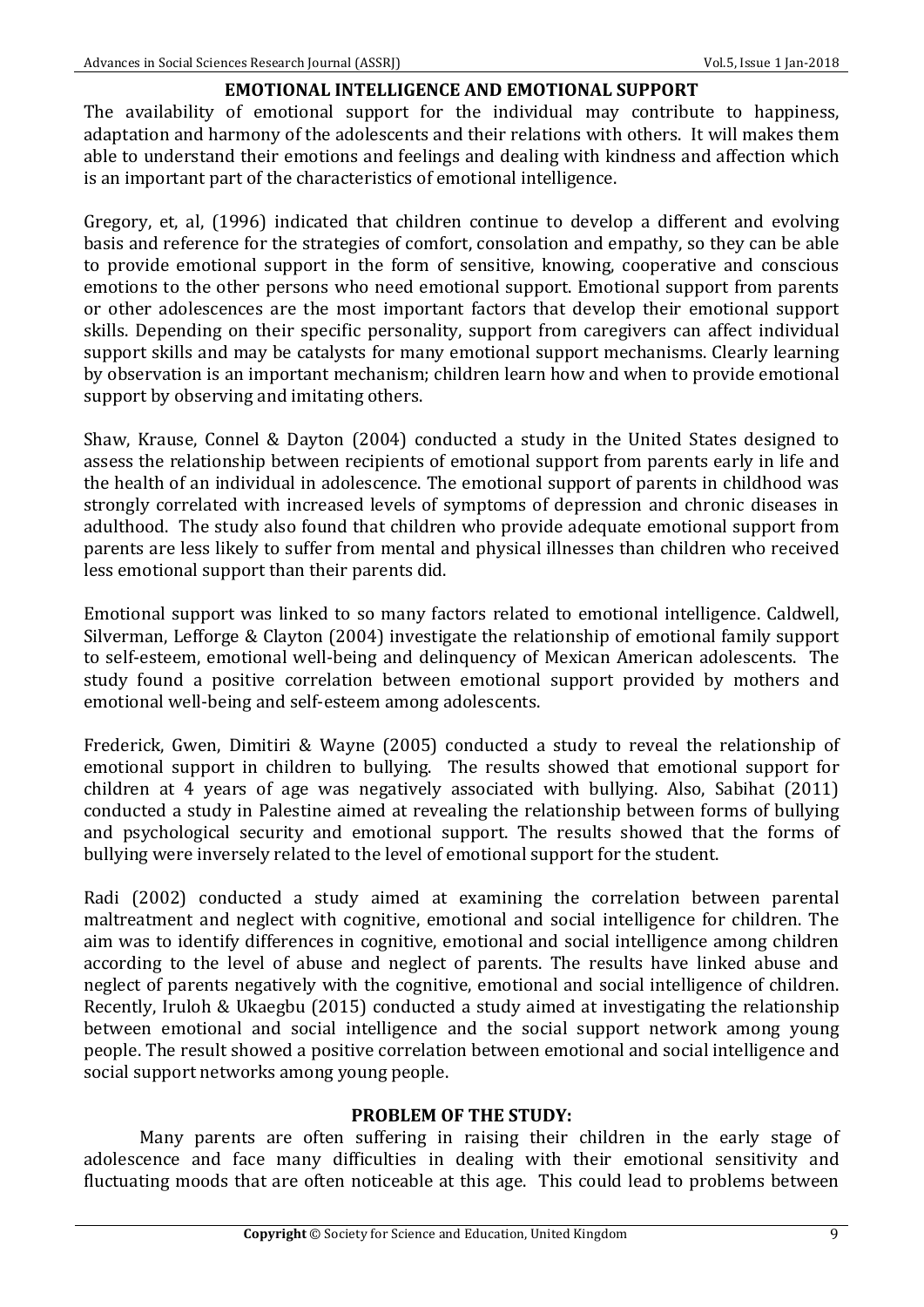adolescents and their parents or family members and could produce a lot of tension and fear in the relationship. The researchers also noted that many students at this age are in strong need for emotional support from those who care for them such as parents, teachers, friends, and other significant people.

Due to limited research that addressed the direct relationship between emotional support from various sources and emotional intelligence, the aim of the study was to find out the extent of the emotional support provided by various sources of emotional support, and to reveal the relationship between emotional support in general and emotional intelligence among 9th grade students in Jordan.

Specifically the study aimed to answer the following questions:

- What is the level of emotional support provided by family, friends, teachers, and social networking?
- What is the relationship between emotional supports provided by family, teachers, friends and social networks and emotional intelligence?

# **The importance of study**

The importance of the study stems from the fact that it examines variables of importance in the lives of our students. Research on emotional support is rare in Jordan and no studies have examined the relationship between emotional support and emotional intelligence in Jordan or the region. The practical importance of this study is to provide parents, adults and educational staff with information that helps them care for adolescents by providing them with emotional support. The results of the study can reflect in increasing awareness of teachers and family of the impact of emotional support on emotional intelligence and the development of awareness programs, training and guidance to improve their practices in providing such support.

# **Study population and sample**

The study population consists of ninth grade Jordanian students enrolled in the first semester of the academic year 2016/2017 in Jordan (2932) students (1446 male students and 1486 female students). The study sample was chosen randomly based on gender and sub-districts. It consisted of (732) male and female students from the ninth grade (366 males and 366 females. 

# **Study Tools**

# *First: Emotional support Scale*

The present study used the emotional support scale developed by Hasada, Senda, & Minoguchi (1989). The scale consisted of  $(16)$  items using 5 point liker-type responses. Items were divided among four dimension sources (family, friends, teacher, social networks). The original scale has good indicators of validity and reliability (Uchida, Kitayama, Mesquite, Reyes and Morling, 2009). The scale was translated from English to Arabic and translated back from Arabic to English to check for possible translation errors.

**Validity:** In order to achieve content validity for the new Arabic scale, it was presented to a panel of 10 specialists to check for content issues. Based on 80% agreement of panel judges, no items were removed or added and only few were clarified. Also, Pearson correlation coefficients were calculated between item score and source score based on a data collected from  $(36)$  exploratory sample. Correlations ranged from .21 to .75 which are considered acceptable.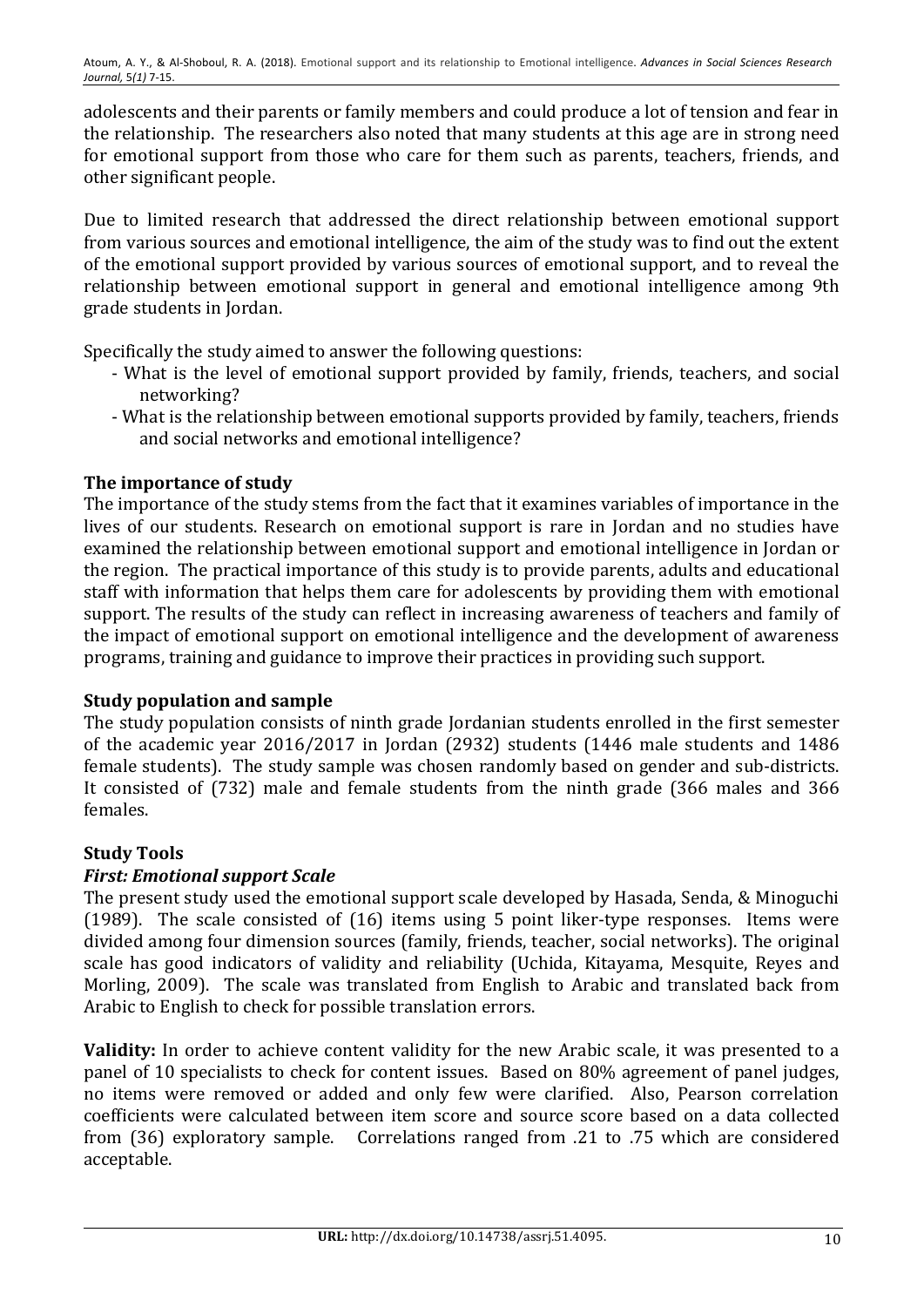**Reliability:** Pearson correlation coefficients were calculated between the two applications of the scale (2 weeks interval) based on sources using the data from the exploratory sample. The correlation coefficients of the scale sources ranged from  $(.50 - .78)$  which are considered acceptable. The homogeneity of the internal consistency was calculated using the  $\alpha$ -Cronbach equation on the exploratory sample data. The coefficients ranged between (0.83 - 0.89) for all four sources which are considered acceptable.

### *Second: Emotional intelligence Scale: The present study used*

Shutte scale, which was translated to Arabic language by Badarin (2008). The scale consisted of 33 items divided into four dimensions which are emotional awareness, emotional management, managing the emotion of others, and use of emotions. The scale has good validity and reliability indicators in the original and translated forms (Badarin, 2008).

**Validity:** In order to achieve content validity for the translated copy of the scale, it was presented to a panel of 10 specialists to check for content issues. Based on 80% agreement of panel judges, 2 items were deleted and minor language changes were made to some of the items. The Scale consisted of 31 items after content validity. Also, Pearson correlation coefficients were calculated between item score, dimensions scores and total score based on a data collected from the previous exploratory sample. Correlations ranged from .18 to .77 and one item was below the .20 norm so it was deleted. The number of items became 30.

**Reliability:** Pearson correlation coefficients were calculated between the two applications of the scale (2 weeks interval) based on data from the previous exploratory sample. The correlation coefficients ranged between  $(.57 - .70)$  and for the total scale  $(.85)$ , which are considered acceptable. Also, the homogeneity of the internal consistency was calculated using the  $\alpha$ -Cronbach equation on the exploratory sample data. The values of consistency coefficients ranged from  $0.67$  to  $0.83$  for the dimensions and for the whole scale  $(0.92)$ , which are considered acceptable.

**Study Procedures:** To achieve the objectives of the study, the following steps and procedures were followed:

- 1. Translation of the measure of emotional support through its translation from English to Arabic and from Arabic to English, and then obtaining validity and reliability indicators.
- 2. Development of the measure of emotional intelligence and obtaining validity and reliability indicators.
- 3. Identifying the study sample after obtaining prober official approval to conduct the study.
- 4. Collecting data from subjects after explaining the objectines of the study and assuring them that all information to be obtained will only be used for scientific research purposes, they will be kept confidential, giving sufficient time for sample subjects to answer all items of the study tools, and answered all subjects' questions regarding the study.
- 5. Using the SPSS program for statistical analysis of data collected from the study sample.

### **RESULTS**

**First,** to answer the first question "What is the level of emotional support provided by family, friends, teachers, and social networking?", means and standard deviations of the emotional support and dimensions as provided by students were extracted and shown in Table 1.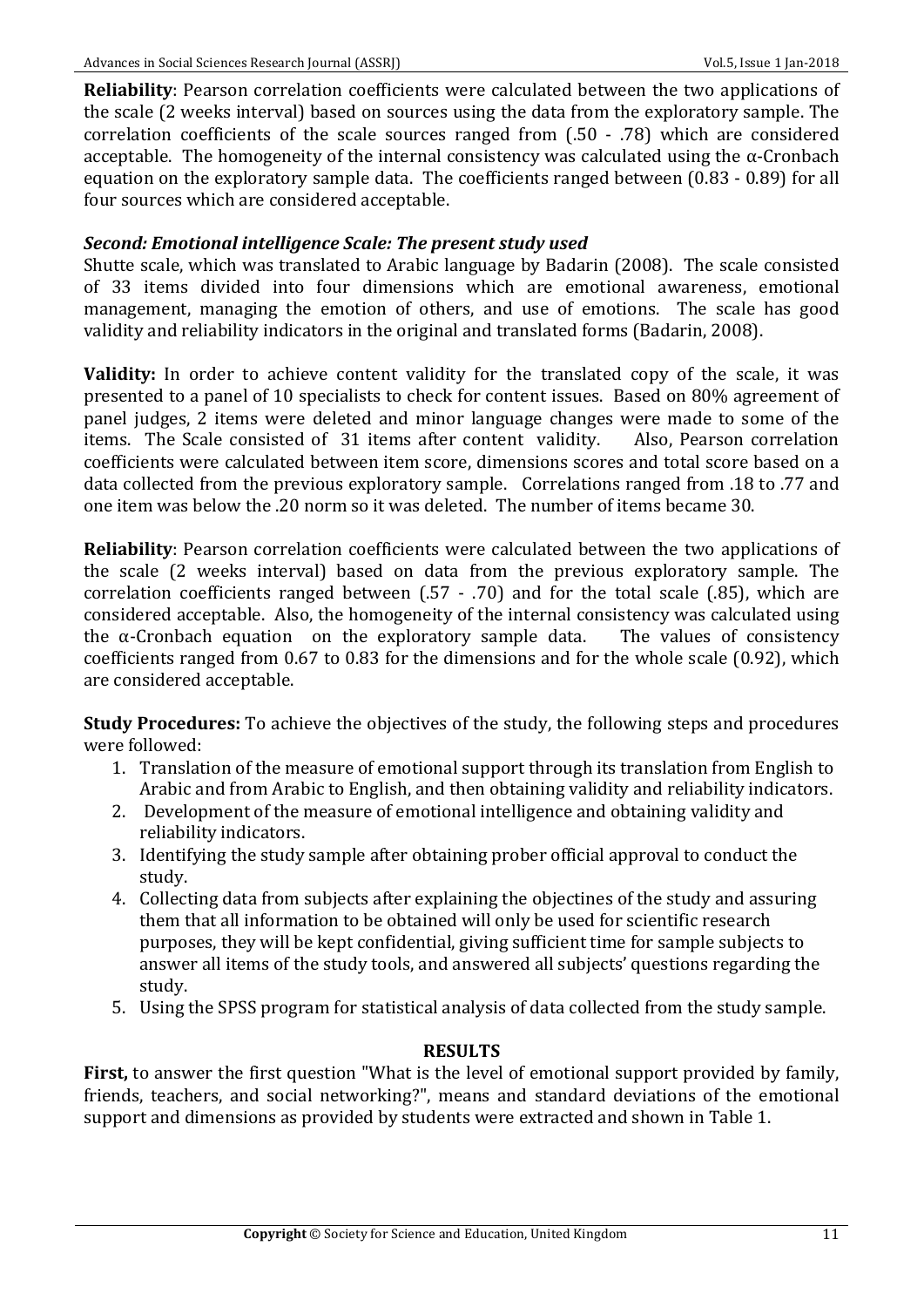|                                                                                     | <b>Dimensions</b>             | <b>Means</b> | standard<br>deviations | Levels* | Rank |  |
|-------------------------------------------------------------------------------------|-------------------------------|--------------|------------------------|---------|------|--|
|                                                                                     | My family                     | 4.31         | .741                   | High    |      |  |
|                                                                                     | my friends                    | 3.95         | .798                   | High    | 2    |  |
|                                                                                     | my teacher                    | 3.48         | .955                   | Average | 3    |  |
|                                                                                     | Network                       | 3.14         | 1.124                  | Average | 4    |  |
|                                                                                     | Total<br>Emotional<br>Support | 3.72         | .666                   | High    |      |  |
| Levels: $(1.33 - 2.33 = low)$ , $(2.34 - 3.66 = average)$ , and $(3.67 - 5 = high)$ |                               |              |                        |         |      |  |

Table (1): Means and standard deviations of the level of emotional support provided by sources

Table  $(1)$  showed that the mean for total emotional support was  $(3.72)$  which indicates a high level of support. For the four sources, they ranged between (3.14 -4.31), Where the emotional support provided by members of my family in the first place with the highest average  $(4.31)$ and at a high level. While the networking support came last  $(3.14)$  with an average level.

**Second,** to answer the second question "What is the relationship between emotional supports provided by family, teachers, friends and social networks and emotional intelligence?", simple correlations between emotional supports and emotional intelligence and the predicative ability of emotional supports on emotional intelligence were calculated. Pearson correlation coefficients between emotional supports provided by the family, teachers, friends, social networks, and emotional intelligence and its dimensions are shown in Table 2.

| intelligence                |                        |                         |                                       |              |                                 |  |  |  |
|-----------------------------|------------------------|-------------------------|---------------------------------------|--------------|---------------------------------|--|--|--|
| Variables                   | Emotional<br>awareness | Emotional<br>Management | Managing the<br>emotions of<br>others | Use Emotions | Total emotional<br>intelligence |  |  |  |
| Correlation<br>coefficient  | $.235**$               | $.293**$                | $.267**$                              | $.275**$     | $.310**$                        |  |  |  |
| Statistical<br>significance | .000                   | .000                    | .000                                  | .000         | .000                            |  |  |  |
| Correlation<br>coefficient  | 189.**                 | $.166**$                | .199**                                | $.167**$     | $.209**$                        |  |  |  |
| Statistical<br>significance | .000                   | .000                    | .000                                  | .000         | .000                            |  |  |  |
| Correlation<br>coefficient  | $.113**$               | 134.                    | $.181**$                              | $.100**$     | $.157**$                        |  |  |  |
| Statistical<br>significance | .002                   | .000                    | .000                                  | .007         | .000                            |  |  |  |
| Correlation<br>coefficient  | .043                   | .046                    | Positive                              | $-008$       | .053                            |  |  |  |
| Statistical<br>significance | .240                   | .214                    | .022                                  | .832         | .153                            |  |  |  |
| Correlation<br>coefficient  | $.181**$               | .199**                  | $.234**$                              | 159.**       | $.227**$                        |  |  |  |
| Statistical<br>significance | .000                   | .000                    | .000                                  | .000         | .000                            |  |  |  |

Table (2) Pearson correlation coefficients between emotional support and emotional **intelligence**

\* Statistical function at the level of significance (0.05).

\*\* Statistical function at the level of significance (0.01).

Results of table  $2$  showed: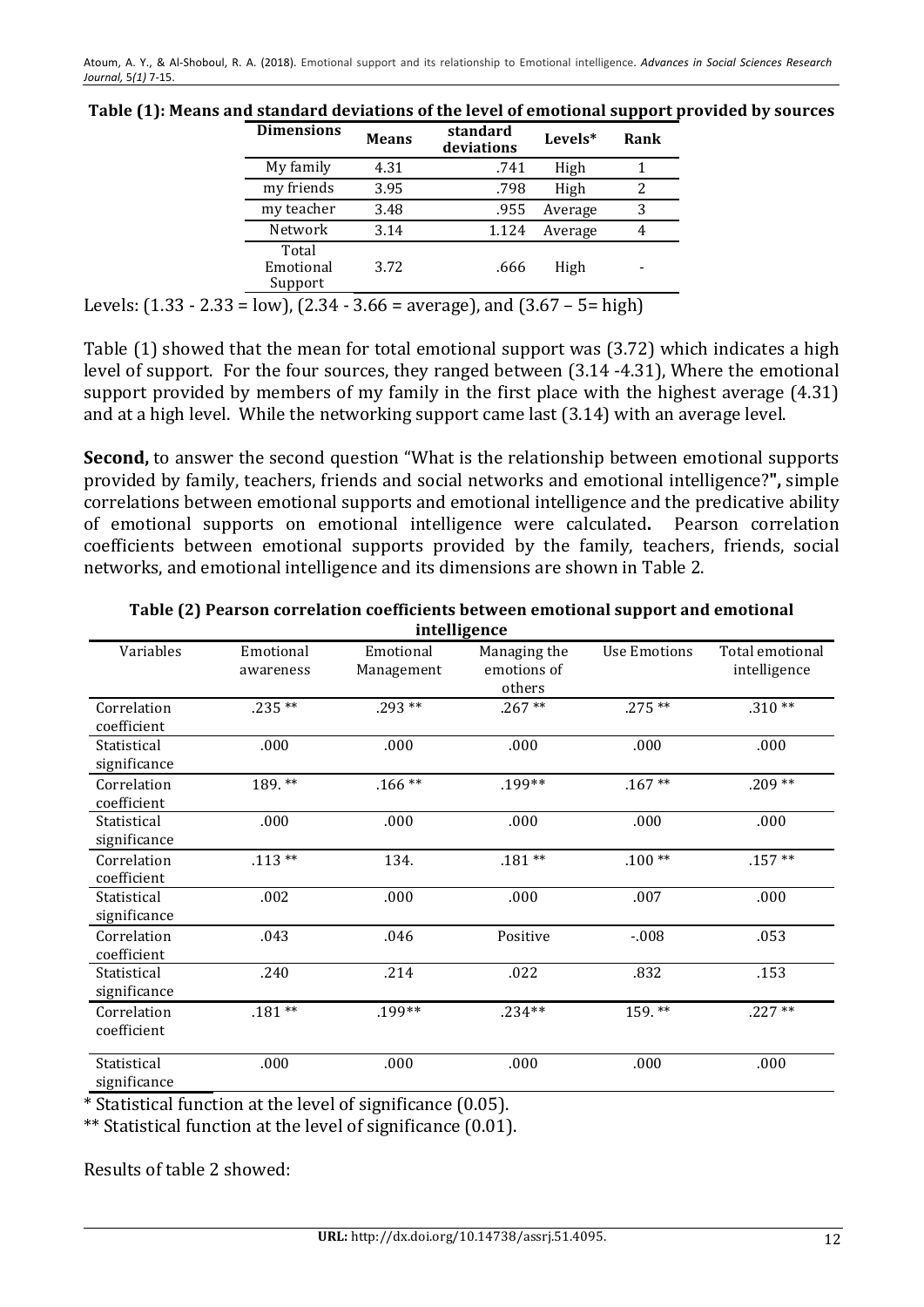- There were statistically significant positive correlations between the sources of family, friends, teachers, and total emotional support with emotional intelligence and all its dimensions.
- There was a statistically significant positive correlation between networks emotional support and the managing emotions of others.

Also, a multiple regression analysis was used to determine the predictive power of emotional support sources on total emotional intelligence among students, as shown in Table 3.

Table (3): Multiple regression analysis of the impact of emotional support sources on total **emotional intelligence** 

| <b>The</b><br>dependent<br>variable           | <b>Sources</b> | в    | R    | $R^2$ | F      | D    |
|-----------------------------------------------|----------------|------|------|-------|--------|------|
| Total<br><b>Emotional</b><br>intelligenc<br>e | My family      | .254 | .310 | .096  | 77.578 | .000 |
|                                               | my friends     | .079 | .324 | .105  | 42.857 | .000 |

Results of table 3 showed that emotional support provided by family and friends together accounted for about 10.5% of total emotional intelligence. Family members supported 9.6% of emotional intelligence and friends accounted for 0.9% of emotional intelligence.

To determine the predictive ability of emotional support sources on the dimensions of emotional intelligence, multiple regression analysis was used as shown in Table 4.

| unnensions of emotional intemgence    |                   |        |      |       |        |              |
|---------------------------------------|-------------------|--------|------|-------|--------|--------------|
| The dependent Forecasters<br>variable |                   |        |      |       |        |              |
|                                       |                   | B      | R    | $R^2$ | F      | $\mathbf{P}$ |
|                                       |                   |        |      |       |        |              |
| <b>Emotional</b><br>awareness         | My family         | .215   | .235 | .055  | 42.730 | .000         |
|                                       | my friends        | .097   | .258 | .066  | 25.950 | .000         |
| Emotional<br>Management               | My family         | .261   | .293 | .086  | 68.711 | .000         |
| <b>Manage the</b>                     | My family         |        |      |       |        |              |
| emotions of<br>others                 |                   | .262   | .267 | .071  | 55.878 | .000         |
|                                       | my friends        | .103   | .286 | .082  | 32.494 | .000         |
| <b>Use Emotions</b>                   | My family         | .279   | .275 | .076  | 59.912 | .000.        |
|                                       | <b>Networking</b> | $-052$ | .286 | .082  | 32.383 | .000         |
|                                       | my friends        | .099   | .300 | .090  | 24.036 | .000.        |

**Table (4): multiple regression analysis of the impact of emotional support sources on the** dimensions of emotional intelligence

The results of table 4 showed:

- Emotional support from family and friends explained 6.6% of emotional awareness. Family members supported 5.5% of the emotional awareness and friends supported 1.1% emotional awareness.
- Support provided by family members explained 8.6% of emotional management.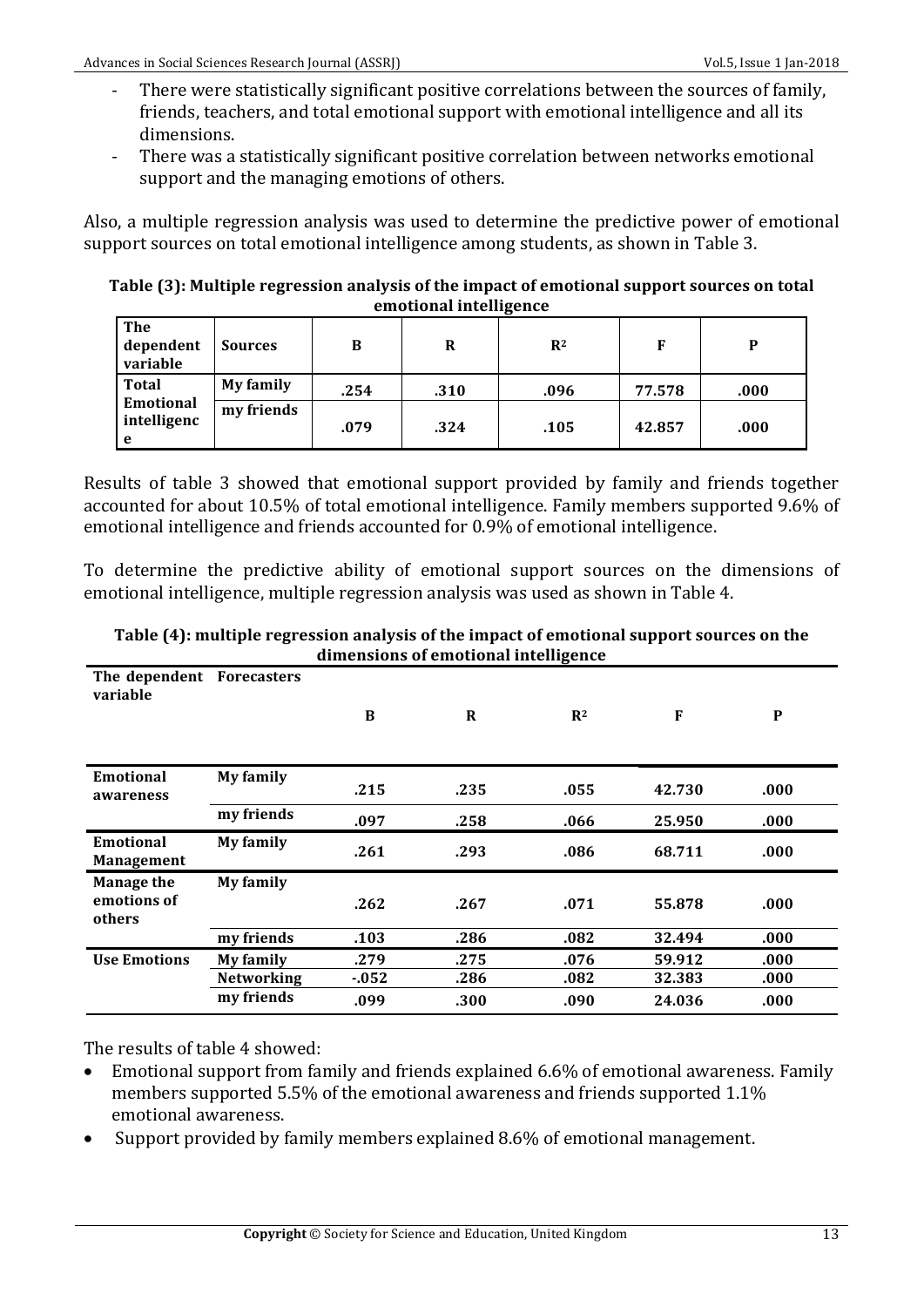- Emotional support from family and friends explained 8.2% of managing the emotions of others. Family members supported 7.1% of managing the emotions of others and friends supported 1.1% of managing the emotions of others.
- The support provided by family members, networks and friends explained about 9% of the use of emotions. Support of family members explained 7.6%, support from network explained 0.6%, and support from friends explained 0.8% of use of emotion.

# **DISCUSSION**

The results showed that the level of support provided to students from all sources (family, friends, teachers, and social networks) is generally high. However, support from family and friends was high, while the level of teachers and social networking were average. Support from family members came first, followed by support from friends, teachers and social networks.

These results can be explain in term of the importance of family in adolescent development and the ability of family in meeting the demands and psychological needs that they face daily. Families in Jordan, as an Arab and Muslim country, considered a major supporter of adolescent because of the characteristics of the Jordanian family in terms of cohesion, compassion and communication. The role and duties of family toward raising children are very clear and demanding meeting all kinds of psychological needs.

High emotional support from family and friends is supported by Gregory, et, al, (1996) Ideas. They also confirmed by Lerner (2002) in which the family is the principal institution and pillar that works to promote the adolescent's emotional development. In the event of any imbalance, it may be due to the lack of information and shortcomings of the parents, with regard to the nature and characteristics of the adolescent and severe shortcomings in parental treatment methods. 

The emotional support of friends, which came second among all four sources, could be explained by the fact that the Arab society values friendship among adolescent and are considered a high source of emotional support. Adolescents begin to expand their circle of social relationships and looking for people to share experiences early since the end of childhood. Teenager at this stage starts relying heavily at times on friends in the sense of security and assistance and self-development. This result is consistent with Eriksson theory stressing the role of friends in shaping the adolescent's personal identity, providing the emotional support needed, and the friendship that provides suitable opportunities for selfexploration and developing a deep understanding of others through safe and open communication processes (Berk, 2001).

Teacher's emotional support was ranked third with an average level of emotional support. This intermediate level may be due to the self-educational philosophy of the majority of teachers in imposing control and assuming that the teacher is the source of authority, in order to do his job perfectly. Some teachers ignore the role of emotional support believing achievement and learning are the basic role of teachers. This was confirmed by Jaber, Hunt, Sabin-Farrell and Alqaysi (1995) who found that some teachers may overlook their role of providing a safe environment free of fear, threats and punishment.

Network emotional support came in fourth and final rank with an average level. This intermediate level of support may explain that networks, as a virtual space, may allow adolescents to connect to individuals and sharing similar interests and tendencies but it is not the ideal place for emotional support. Many teenagers have reservations over sharing personal issues on social media due to problems of confidentiality and fear of being exploited by their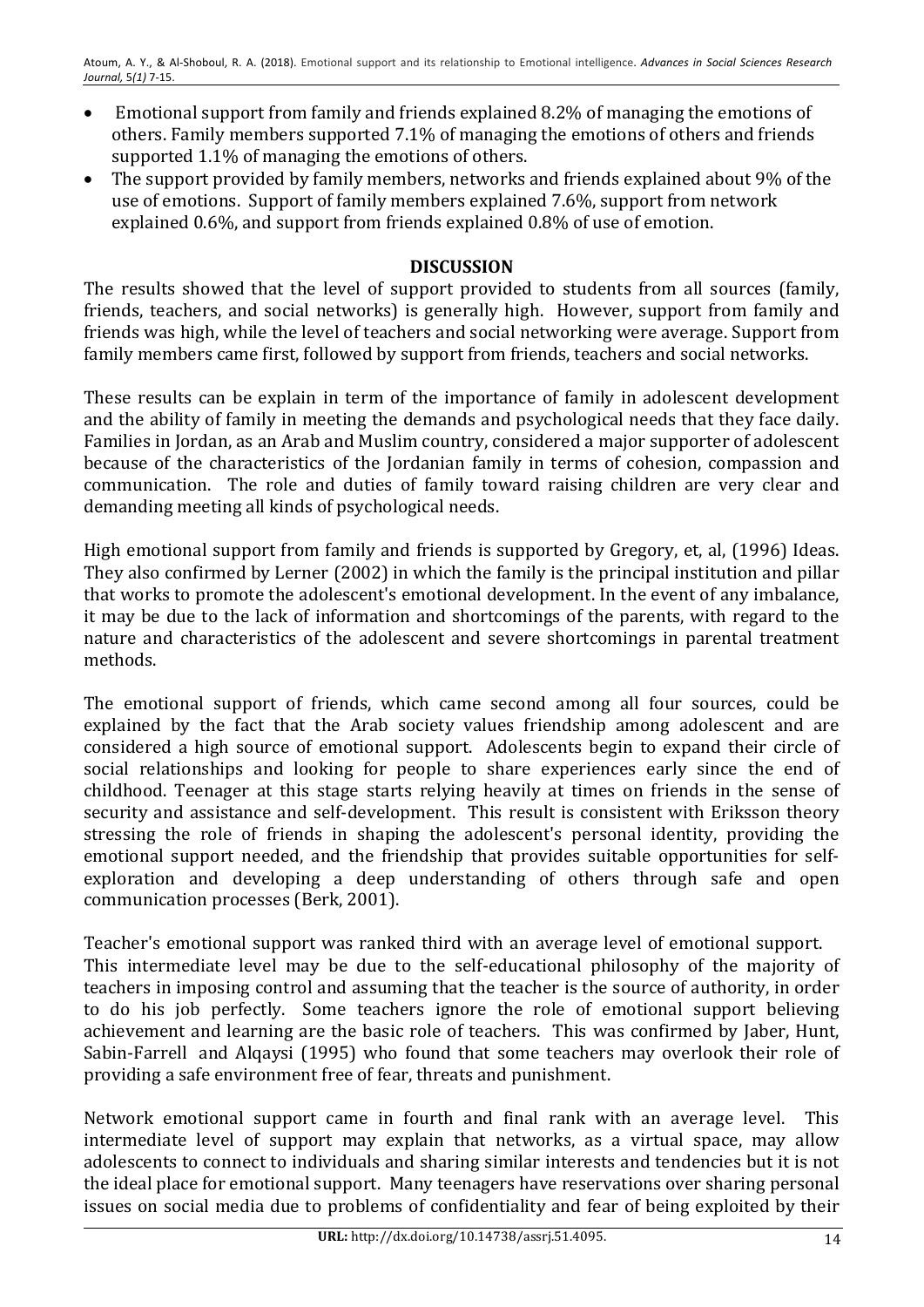mates. Atoum and Hattab (2015) found that Jordanian teenagers fear addiction to internet and fear personal scandals by their social media mates.

The results also showed that there were positive correlations between each of the sources of emotional support (family, friends and teacher) and emotional intelligence and its dimensions, and between the emotional support from networks and management of emotions of others. Also, the results also showed the contribution of family, friends and network emotional support in predicting emotional intelligence with a clear contribution to family in accounting for the variation in emotional intelligence.

These results can be explained by the fact that family, friends and teachers can contribute to adolescents" emotional intelligence. Adolescents spend a lot of time at home, with friends and at the school. These sources are often in contact with the individual during crises or situations with personal or social or emotional nature. All components of emotional support generates empathy and understanding which in turn is an integral part of emotional intelligence. Atoum and Almunaizel (2011) found that Individuals who are able to understand their emotions and the emotions of others will be able to use and manage them effectively and provide the necessary support in the situations required.

Tomas & Alberecht (1980) argues that emotional support increases the individual's selfesteem and increases innovative abilities, and allow them to acquire skills through learning by observation and imitation. It also provides experiences of love, acceptance and form social relationships which in return makes them able to manage and use their emotions effectively.

Family emotional support has contributed to the prediction of emotional intelligence and all of its dimensions strongly in comparison to the other three sources. Family plays a major role in adolescents behavior such as self-esteem, decision making, future direction, and many aspects of their daily activities. Gregory, et, al, (1996) indicated that families that allow individuals to grows up in an atmosphere full of love and trust, they become emotionally balanced and can manage their social and emotional relations. Freeman (1983) emphasized that emotional intelligence needs an emotional state that is capable of intelligence, such as love and disciples; Which in turn frees responsible areas of the brain for these abilities.

In light of the findings of the study, the researchers recommend the followings:

- 1. Conduct more studies on emotional support and link it with self-esteem and psychological security of students.
- 2. Develop an integrated plan to train teachers on emotional support skills to become active support providers in the school community.
- 3. Explore the relationship between social media and other social and psychological aspects of Jordanian students due to the spread of such services.

#### **References**

Atoum, A. and Almunaizel, A. (2011). Emotional Intelligence Among a Sample of Emirati high School Students and Suggestions to Improve It. Social Affairs, 111 (28), 77-109.

Atoum, A. and Hattab, L. (2015). Internet Addiction and its Relation to Psychosocial Adaptation among Jordanian High Basic Stage Students. *Journal of Psychology and Behavioral Science*, 3(1), 96-104.

Badarin, G. (2008). Parental integration, emotional intelligence and the tendency of the school as the initiator of *academic achievement*. Unpublished Dissertation, Yarmouk University, Jordan. 

Bar- on, R. (2006). The bar- on model of emotional- social intelligence (ESI). The consortium for research on *emotional intelligence in organizations, 18*(1), 13-25.

Berk, L. E. (2001). *Infants, children, and adolescents* (3<sup>rd</sup> ed.). Bosten: Allyn and Bacon.